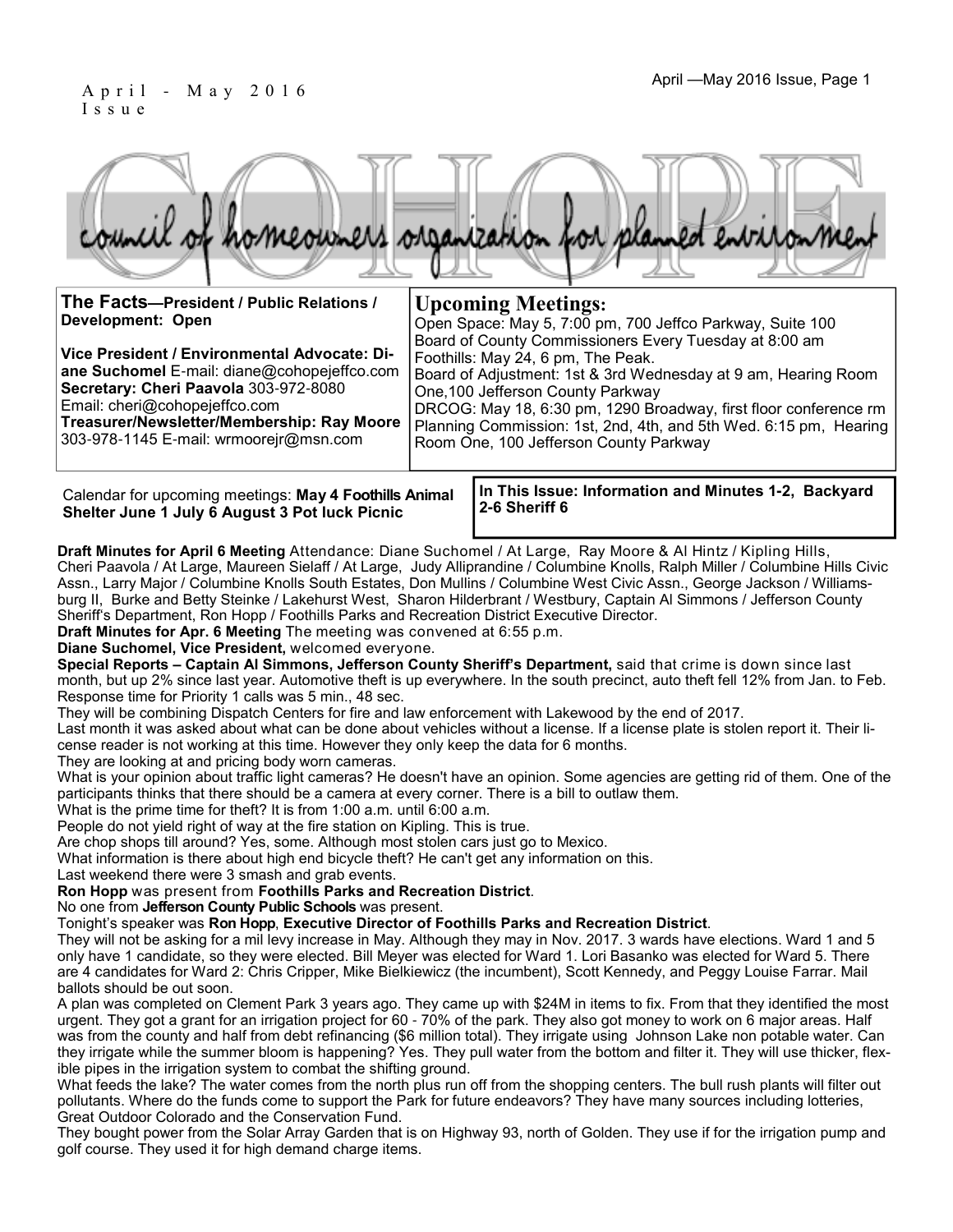Did the increase in property taxes help the Foothills Parks and Recreation District? Yes.

Is there any money for any other irrigation projects? Not at this time.

**Reports from Officers** Roll Call was taken. We had 13 members present and we have a quorum.

**Ray Moore, Treasurer,** was present. We have \$1,454.33. Ray also presented the Annual Budget.

**Cheri Paavola, Secretary**, was present. The Minutes for March were approved.

**Diane Suchomel, Vice President,** was present.

Dianne attended a Community Meeting at Deer Creek golf course. They want to rezone the property for multifamily townhomes. There was not enough space for all of the attenders, so they will reschedule the meeting at a larger venue. The nearby neighborhood wants to stop it.

On March 22 there is a community meeting for Waterstone Church at 5890 S. Alkire. They want to put in 4 buildings with 16 units per building for assisted living and memory care.

On March 14 there is a meeting for 10901 W. Toller Dr. It is a self-storage facility on the northwest corner. It is south of C-470. They want to build 300 - 350 apartments that will cost \$1,500 - \$3, 000 per month.

Diane attended the Planning Meeting for West Littleton Health Center (at the Fun City site). They want 2 cell towers, 72 ft. and 65 ft., on the southwest corner of the property. They will look like pine trees. It passed. It will be discussed at the next County Commissioner's meeting. The cell towers will have support AT&T, Verizon, T Mobile, and Sprint. *(update*—*The BCC approved that rezoning, including the cell tower locations.)*

There is a West Metro Fire election coming up. It you have not requested an absentee (mail-in) ballot, you will have to go to the Polling Place. The election is on May 3 from 7:00 a.m. until 7:00 p.m. There are 4 polling places. They are 433 S. Allison Pkwy., 3535 S. Kipling, West Metro #13 and West Metro #15 in Roxborough.

RTD had a teleconference on Mar. 31. Many different topics/questions were covered. Tina Francone mentioned the inprogress City of Littleton study regarding the Mineral station area. That study is expected to be completed this Fall and the City of Littleton is considering the possibility of a parking garage at Mineral Station. The train to DIA starts April 22. The ride from Union Station to DIA will cost \$9 per person. There is a site development plan for the northeast corner of Wadsworth and Coal Mine. They will have a bakery, cafe, and car wash.

The Liquor License Hearing is April 7th at 9:00 a.m. There are 3 license transfers: for Gunther Toody's Diner, Ken Caryl Wine and Spirits, and 14001 W. Quincy Ave..

Starting on April 4th, the hours at the Columbine Library have expanded. On Monday - Thursday the hours are 9:00 a.m. - 8:00 p.m. On Friday and Saturday the hours are 9:00 a.m. - 5:00 p.m. On Sunday the hours are from noon - 5:00 p.m. **Old Business** The position of President for COHOPE is still open.

Our Bowles Clean Up Day will be in April 9th at 8:30 a.m. We will meet at West Bowles Community Church.

**New Business** Should we do Summerset this year? We voted to not do it. There was 1 abstention.

**Announcements** Our speaker on May 4th will be from Foothills Animal Shelter.

Diane has a flyer from the Library about a free service. They have Magazine Player with 12 hours of read articles. You can check out a player for a few weeks. You can call 888-724-6423 or go to www.choicemagazinelistening.org for more information.

We adjourned at 8:40 p.m.—*Cheri Paavola, Secretary*

| <b>COHOPE Treasury Activity: April 2016</b> | <b>W R Moore, Treasurer</b> |         |
|---------------------------------------------|-----------------------------|---------|
| Beginning Balance April 6, 2016             |                             | 1778.33 |
| <b>Deposits</b>                             |                             | 40.00   |
| Kipling Hills \$40                          |                             |         |
| Withdrawals                                 |                             | 0.00    |
| Ending Balance May 4, 2016                  |                             | 1818.33 |
|                                             |                             |         |



This is our 10th year participating in the County's Adopt-a-Hwy trash pickup program. Thank you to all who have helped with that project over the years. This pick up Diane Suchomel, Burke and Betty Steinke, and Ray Moore participated. Unfortunately we only got one picture to share. Thanks to Burke, Betty and Diane.

# **Williamsburg II News**

*From* **President's Message** We're well into Spring by several weeks and I'm loving this time of year. At the date of this writing (mid-March), it appears Mother Nature was less than accommodating, throwing us one last winter storm and delaying the Annual Easter Egg Hunt slated for Saturday March 19. Hoping "plan b" the following week worked out better. Thanks to all who participate and a special appreciation to our board member Jessica Clark and her volunteers for donating their time to organize and hold the event.

On a different note, it's time to bid farewell. I have resigned as President and board member effective March 8. Additionally, board member and Secretary Sharon Erickson has departed and we wish her well as she settles into her new home in Oregon. Sharon, who with her husband, is an original homeowner and has served two different terms on the board. Her service is greatly appreciated. After a brief period of unrest in the summer of 2014, I believe the current board is in the capable hands of homeowners dedicated to serving to the best of their abilities. Several seats remain open and I encourage you to considering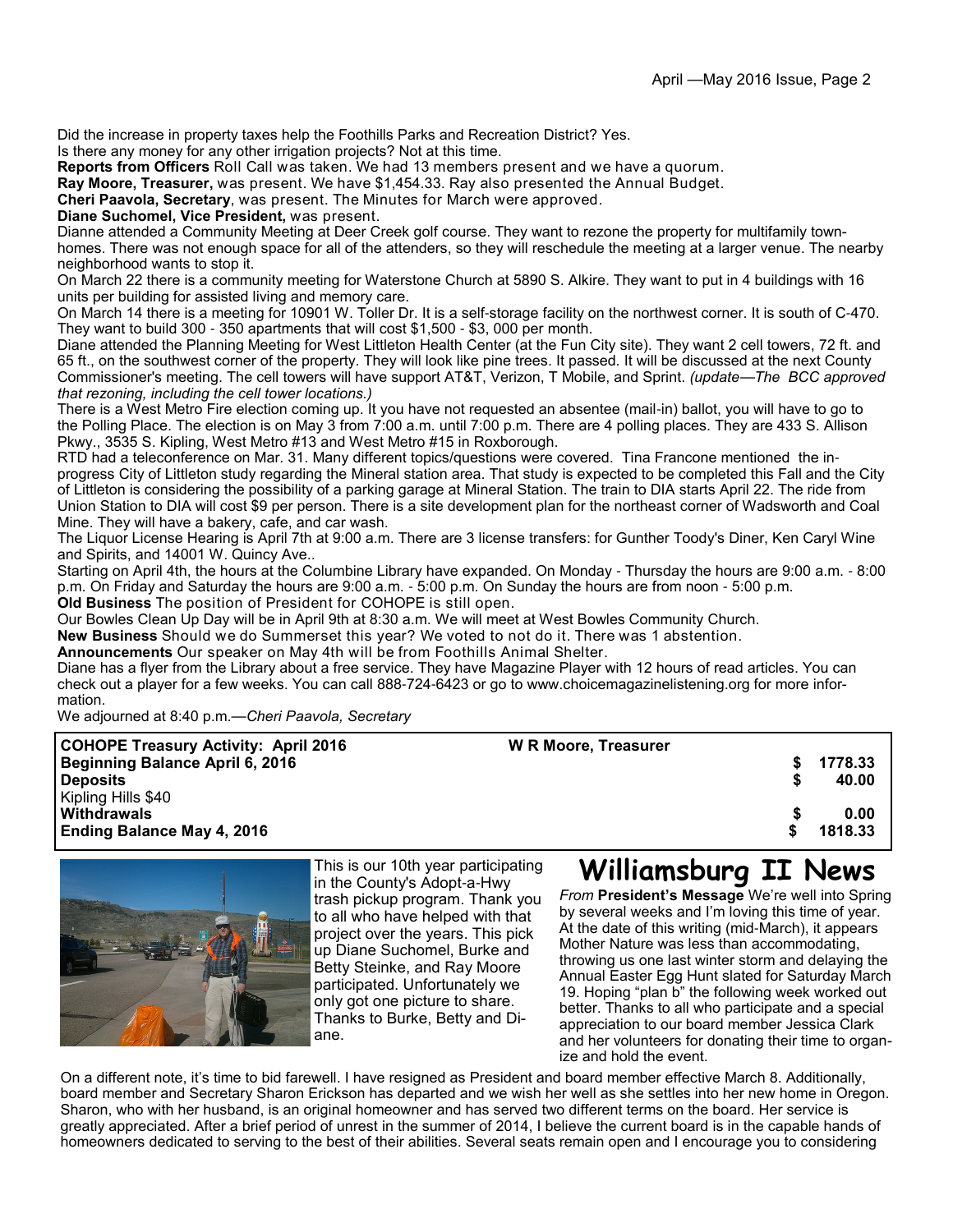# **THE BACKYARD**

## Columbine Hills News

*From* **President's Corner** Howdy folks! At this point in time, it has been a pleasant spring, but who knows how April will shape up for moisture. I've got my garden and boxes turned over; dreaming of tomatoes, peppers and beans. I've heard from several of our neighbors that they don't want to join CHICA because the dues don't help them. Some folks are short sighted. Your dues help us to pay for the winter hayride, the spring festival, the chili cook-off, the xeric garden, community signs, dumpster day, printing and mailing of the monthly newsletter, printing and mailing of the renewal forms, our P.O. box, CO-Hope, insurance, and donations we make to area schools. I could go on, but I think you get the point. To those good folks who join and pay your voluntary membership fees – Thank you. There are a handful of folks with the vision to give extra. Every renewal season there are folks that give \$50 to \$100 extra to our community. THANK YOU!!!

The board hears from you also. Some of you are complementary of our community and the pleasant environment we have . . . thank you. But, in large, the messages we get from you are complaints. The number one complaint is about vehicles parked in our neighborhood. I fail to understand why one property has 7-10 cars parked on the driveway and street. I get it you don't like campers parked on private property. I see the messy yards. My message has always been – "be a good neighbor". The Board cannot FORCE considerate behavior. If complaining to us makes you feel better, then we will receive your complaints; unfortunately there's not much we can do at this point. If we ever had a mandatory membership we could take steps in that direction. I hear you loud and clear that it is one reason why you ARE here – because we do not have "Highlands Ranch" restrictions. Maybe one day we can form an Architectural Committee where we can have some policies that can be enforced – but that time is not now. Until such a time take your complaints to the proper authorities if you need action. Every newsletter has a list of phone numbers you can call and register your complaint; if that agency doesn't take action then call them again. Can you see our dilemma? We cannot please all of you; I tell you this is frustrating at all levels. Until such time that we live in a perfect world, I implore you . . . Be the kind of neighbor you wish you had. — *Randy Montgomery* – *CHICA President, rmontgomery@frcs.org*

*From* **CHICA BOARD MEETING, MARCH 12 2016**—Meeting called to order at 9:20 a.m. at 6428 W. Nova Dr. Officers Present: Randy M., Don H., Pat M., Michaelle O. Board members present: Ralph M., Kelly G., Jennifer G. Community members present: none.

Treasurer's report by Pat Miller, moved to approve by Randy M. and seconded by Don H.: expenses of mailbox rental and COHOPE dues. Membership drive: 92 memberships received.

**Old Business:** Entrance sign on Kendal Blvd – Randy will submit application to Jefferson County to install stone and he expects expedited reply.

Membership status – 176 total (highest was 299). Pat believes lower number is due to number of renters and lack of renter participation.

Additional old business – Don H. visited neighborhood meeting hall by Schneids BBQ and noted list of organizations using hall but no contact information. He will continue to research.

**New Business:** Dumpster Day – Randy only found a few interested companies but none will return his calls. It was agreed to choose dates 5/21/16, 6/4/16 and 6/11/16, consecutively, as preferred dumpster days in order for Randy to negotiate with the companies.

Cost of CHICA membership drive was discussed. Randy M. proposed a test membership drive where notices are delivered by newsletter only and not mailed to individual households. Pat Miller advised the bulk of memberships are received through direct mailings. CHICA also received approximately 30 memberships at dumpster day. The test membership drive will be discussed at a future meeting.

Neighbor Helping Neighbor – the form did not appear in CHICA March 2016 newsletter. It will be added to all future newsletters. Randy M. and Michaelle O. each received a request.

"Spring Has Spring Festival" – April 17, Sunday, 2-4 p.m. Final plans were made to include food, supplies, possible "bouncy castle", locating volunteers for the event, setting up a CHICA information table with information regarding "Neighbors Helping Neighbors".

Meeting was adjourned at 10:20 a.m.

# Columbine Knolls Voice

*From* **February 9th 2016 Board Meeting** Matt calls meeting to order at 7:04 p.m.

Board Members in Attendance: Matt Hale, President, Bryan Slekes, Vice President, Lee Woodbury, Director, Birgit Whitelaw, Director, Steve Hantelman, Director, Nathalie McClish, Director, Judy Alliprandine, Director, Skip Wilcox, Director. Guests: Trevor Kilpatrick

**COMMITTEE REPORTS Membership**—Nathalie is working through membership and 91 memberships have been received and processed so far. Registering online is working fine. Matt talked to US Bank about setup and controls of the CKHA account. Continue to improve the PayPal setup with the bank. Brian suggested looking at company called "Stripe" which works like PayPal.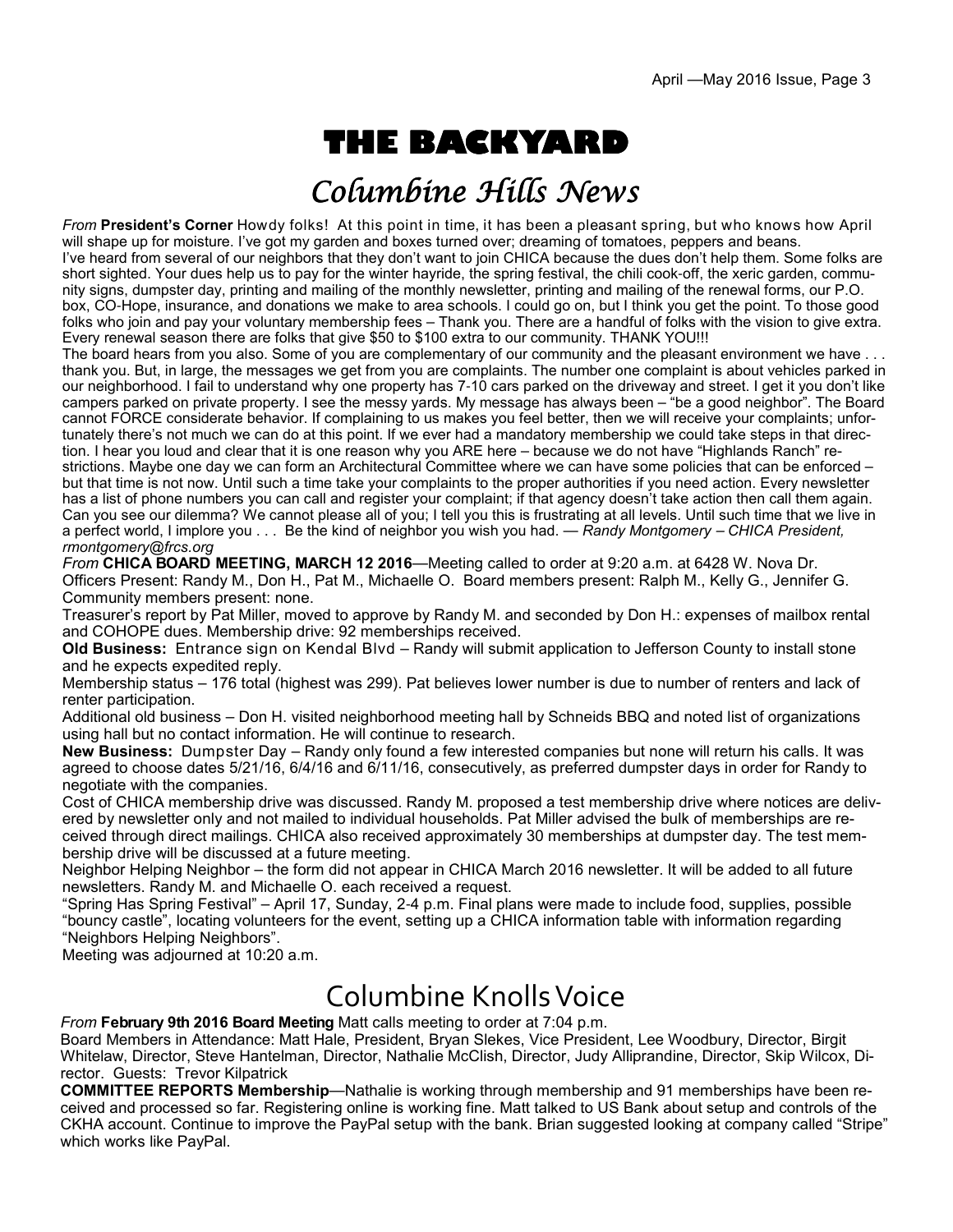**Safety, Beautification and Maintenance—Birgit** Entrance update – The contractor Ron was sent an email that he won our bid and we are talking to State Farm for payment. We will receive a check from insurance.

Landscaping update – Solid Rock Landscaping will update landscaping at Sheridan entrance starting in March. (Weather permitting).

Street Light down on Lamar – called Xcel to come and fix it. Add comment to the newsletter about street light problems. **Covenants and Architectural Control—Matt** There are some properties with trailers still on them that may cause us to go to court.

Trailer letters – We should try to offer help and solutions to people that are trying to comply and move their trailers but have a hardship. The Board would consider a short grace period in cases where people are trying and willing to comply with the covenants but are experiencing an extreme hardship.

Trailers parked on the street – we need to file complaint with the county and have sheriff enforce.

**Special Events/Programs** Clean Up day - Skip called 6 trash companies for setting up cleanup day event. Three companies responded. Republic will use a roll-off and pick up the same day. We would use the elementary school parking lot for the event location. Event date to be determined. Budget \$400-\$500

Easter Coloring Contest – a reminder will be in the newsletter for March.

Bryan motioned to adjourn and Lee seconded at 8:39 p.m.

#### **Columbine Knolls South II REVIEW**

*From* **President's Corner** Spring and daylight savings time has arrived. It is so nice to be able to get out and enjoy weather with walks through our beautiful neighborhood and doing a little yard work. Recently I have seen and have been getting reports from people in our community regarding pet owners not having their pets on their leashes. Please be courteous to your neighbors and obey the leash laws posted at the entryways of our nearby Coronado Park. If someone refuses to comply with the posted laws then contact the Jefferson County Sheriff's Department at 303-271-0211 and they will assist you.

For those of us Gardeners/Landscapers, etc., springtime definitely gets us in the mood to check out new plants and plan what you might want to do to your lawn this year! In addition, if this time of year motivates you to do some improvements to your home, please remember to submit an Architectural Control Committee (i.e. "ACC") form before you paint the house, build a new fence, replace windows, etc. You can find the form on the website along with process instructions. It's all about keeping our neighborhood looking nice for everyone and keeping our property values up!

Also, in the spirit of spring cleaning, keep in mind that the CKSII Community Garage Sale will be June 3rd and 4th. This is a great way to recycle unwanted treasures and make a little money at the same time!

The CKSII HOA did not have a meeting in March, but the Board members have been busy paying bills, adding new members, welcoming new neighbors, and reviewing ACC requests as well as answering emails and questions from the community.—*Jennifer Blake, President CKSII HOA*

## Columbine West Civic Association Newsletter

*From* **A Moment With The Board** The March 8th CWCA meeting of volunteers was at Dutch Creek Elementary, business was conducted as usual. A guest was present and asked about how Covenants could be changed. Currently Columbine West does not allow keeping chickens. Officers recommended that he start with the County since this currently seated Board/Officers has never investigated the process. The social platform of Nextdoor.com reminded residents about the no chicken covenant and has been updated with Covenant information. There has been additional conversation on Nextdoor.com from neighbors discussing the process towards potential changes, deletions or amendments. Annual elections will be at the May 10th meeting, with the slate of election candidates being set at the April 12th meeting. Remember to send in your membership dues for 2016. A newly formatted organizational structure will be implemented by the Officers/ Board members to help streamline volunteer duties within the association. If you have questions, feel free to call the voicemail line or email CWCAtalk@gmail.com. Remember if you have any suggestion of ideas, call the voicemail, drop an email, just contact us. Look forward to hearing from the community. Residents are encouraged to attend any monthly meeting.

## The Leawood Rapporter

*From* **Leawood Civic Association Minutes March 2, 2016** Attendees: Nancy Bock, Chip Langoski, Richard White Discussed Treasurer report: CD coming to maturity and began initial discussions regarding what we should do with the CD

DISCUSSED UPCOMING EVENTS: Easter Egg hunt – requested volunteers to stuff eggs; questions were brought up regarding time and location to stuff eggs (date to stuff is 3/17); Scholarship applications discussed – no new applications sent as of the date of the meeting – deadline is 3/31; Volunteer night: Determined 10 pizzas should be ordered for volunteer night, Sign-up sheets for activities? Richard has received past forms from Heather; Membership drive: Richard to put signs up the weekend of March 5th/6th – membership applications have been received on-line.

ACTION ITEMS: Debby – please edit Chip's telephone number in the Rapporter – number is 303-703-8197. Richard will get with M. Shaw to retrieve his credit card and the official member signature card for the bank.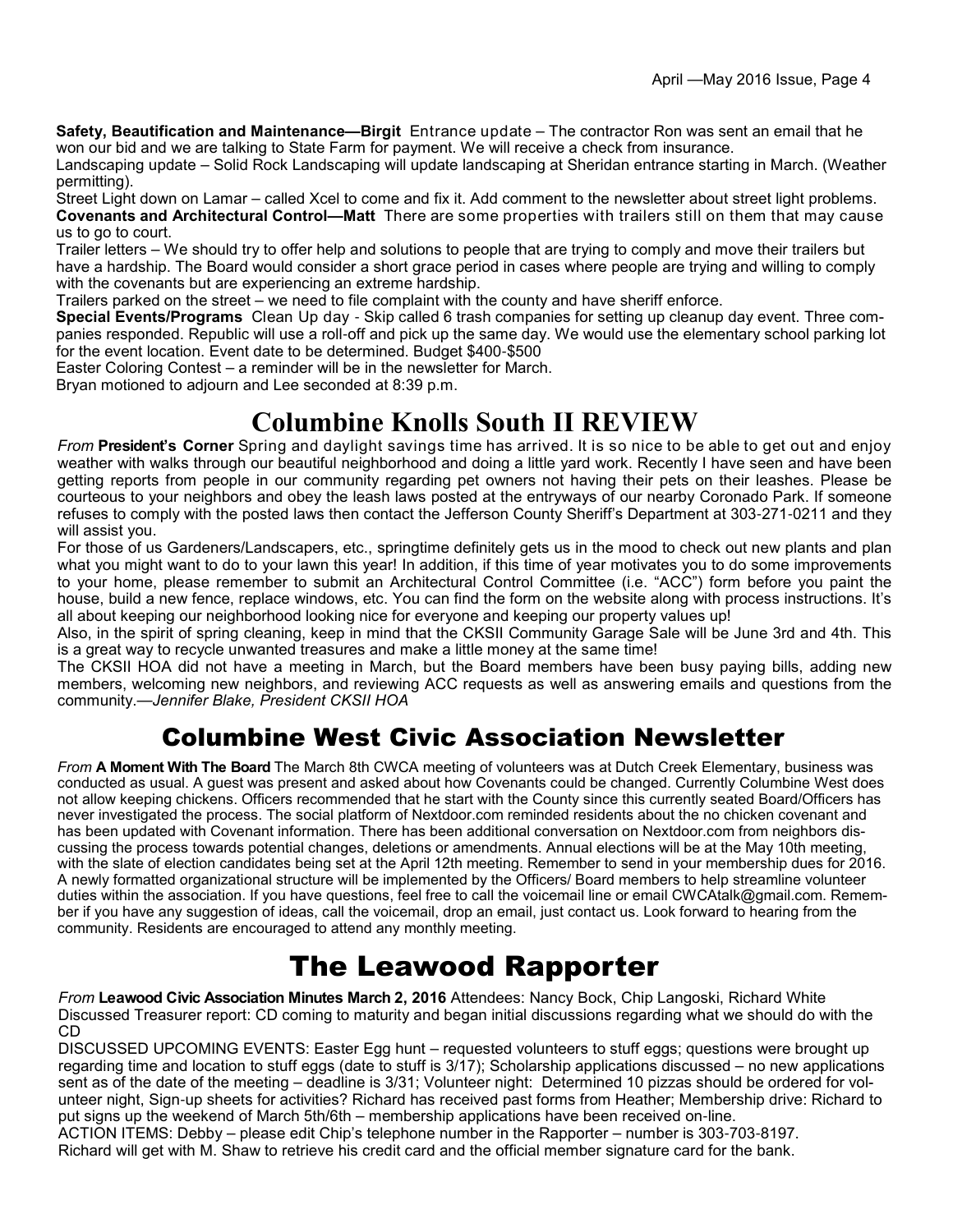Richard will research dumpster costs and options for June's clean up event.

*From* **Leawood Metropolitan Recreation and Park District Minutes March 9, 2016** The meeting was called to order at 6:32 p.m. at Leawood Elementary School in the Teacher's Lounge by President Kyle Sargent. Members present were: Directors Donna Snyder/Treasurer, Linda Smith/VP/Secretary, Jennifer Dawe, Debby Baker/Special Projects and Designated Election Official and Parks Manager, Dave Padilla.

**Treasurer's Report –** The Treasurer's Report was submitted by Donna. Copies of the auditor's report was distributed. Donna chose a new auditor and was pleased with his timely report. Donna moved the Auditor's report be accepted. Linda seconded and the motion passed. Income from early property taxes and additional 2016 ownership tax income was received. Lottery funds are scheduled to be received in the next few weeks. Invoices for the month include: postage, Denver Water, United Site Services, Columbine Courier for election public notices, doggie bags vendor, Waste Management, Special District annual dues, Dave's invoice and reimbursement to petty cash, Excel, and Auditor's fee. Debby moved the Treasurer's report be received and bills paid. Jennifer seconded and the motion passed

**Parks Manager Report** – L&M's contract for mowing and other landscaping needs is being reviewed by Dave. We have agreed to keep this contractor since they have performed well for us in the past. Debby moved that Dave accept the new contract with a not-to-exceed 5% increase. Donna seconded and the motion passed. Work on our parks is due to start around April 1, before our next meeting on April 13. Dave is finalizing costs for Weston Landscaping to perform a safety trim of trees in Weaver Park. We are still waiting on costs from the bench manufacturer for the three benches we will purchase. Dave reported he will hold off on getting a sand spreader for the ATV after investigating it further.

Urban Drainage started work on the undercutting at Raccoon Creek on the south end of Raccoon Park. They have added boulders, rip rap and grouting. The work should be complete March 11. Urban Drainage also removed some of our debris from trimming and cutting that had collected in Raccoon Park. The contractor, POPS, will start replacing damaged concrete done by the sewer contractor as soon as we receive funds from Southwest Metro Water and Sanitation. Areas have been marked. The contractor will only be doing these repairs at this time. Our walk-through will determine other areas to be repaired this year.

Dave met with KS Electric to get ideas and pricing for adding heat to the Leawood pavilion storage space. We also discussed adding elevated flooring so we would not be directly on the concrete. We will look at the space for further ideas on turning it into a meeting space on our walk- through. Dave had several prices on painting the fences at Weaver and Leawood Parks. He will look at the equipment for one contractor he is considering. Depending on the weather, Dave plans to start turning on the irrigation in April.

Tract T, Raccoon Park xeriscaping was cleaned and trimmed. Areas around the bridges and planters were also cleaned up. Trash bags were removed from all parks and doggie bags replenished.

**Old Business –** Election 2016 - Deadline for submitting nominations for the Board May 3, 2016 election ended Friday, February 26. Debby Baker, Designated Election Official for our District, reported there were not more candidates for director than offices to be filled. She submitted a resolution that the election be cancelled pursuant to section 1-13.513(6) C.R.S and the three candidates be elected. Jennifer Dawe seconded and the motion passed unanimously. A public notice per statute will be submitted to the Columbine Courier and is to be published the week of March 23rd. Kyle Sargent, Linda Smith, and Donna Snyder were re-elected. Their terms will expire in May of 2020. Oaths of offices will take place after May 3, 2016 per statute. Requests to use Leawood Park baseball field - South Jeffco Sports will be using the Leawood Park ball field from March 21 to June 24, Monday through Friday, 4-8 p.m.

**New Business –** Linda submitted an article on "Coyote Conflicts and How to Avoid Them" for the Rapporter. Information was taken from the Colorado Division of Wildlife's website. Additional laminated coyote awareness signs will be put on doggie walk bag holders as needed.

The meeting was adjourned 8:06 p.m. — *Linda T. Smith, Vice President and Secretary*

#### Woodbourne

*From* **Notes From the Board** The March Board Meeting was held on March 16, 2016 at the Woodbourne Clubhouse. Several topics were covered including issues around the clubhouse and the Annual Homeowners meeting this month. Yes it is true! You will need a new fob to access the pool in 2016. We will be handing out those new fobs from 5:00 – 7:00 p.m. on April 6, 2016 at the clubhouse before the Annual Homeowners meeting. For those few families who cannot make it then, we will post instructions on how to get your fob through an email blast, Facebook, and in May's newsletter. However, it is most convenient for the volunteer Board to have each family come and pick up their fob before the Annual meeting. The old fobs have already been deactivated and can be thrown away.

This year we have changed pool management companies to Perfect Pools and if there are any teens in the neighborhood interested in become a part-time life guard at the pool, please contact Jay Hansen. Pool season will be here before you know it. We have started our HOA spring cleaning activities, so make sure you know the dates for each activity. These events are typically well attended so you won't want to miss any. I also want to say thank-you to our volunteers for hosting yet another fantastic Easter Egg hunt. Without such amazing volunteers it wouldn't be the same. Thank You!

This last month I received four phone calls from realtors asking me if I knew of anyone in the neighborhood that was thinking about selling their home because they had buyers. I normally get a few calls like that per year, but to get four in one month tells me that our neighborhood is truly unique and strongly desired. I look forward to seeing you at the Annual Homeowners meeting. Our next monthly board meeting will be held on April 6, 2016, after the Annual Homeowners meeting at the Clubhouse. Please contact Steve Mitchell with Management Specialists at 720-974-4252 with any questions. — *Jay Hansen, President*